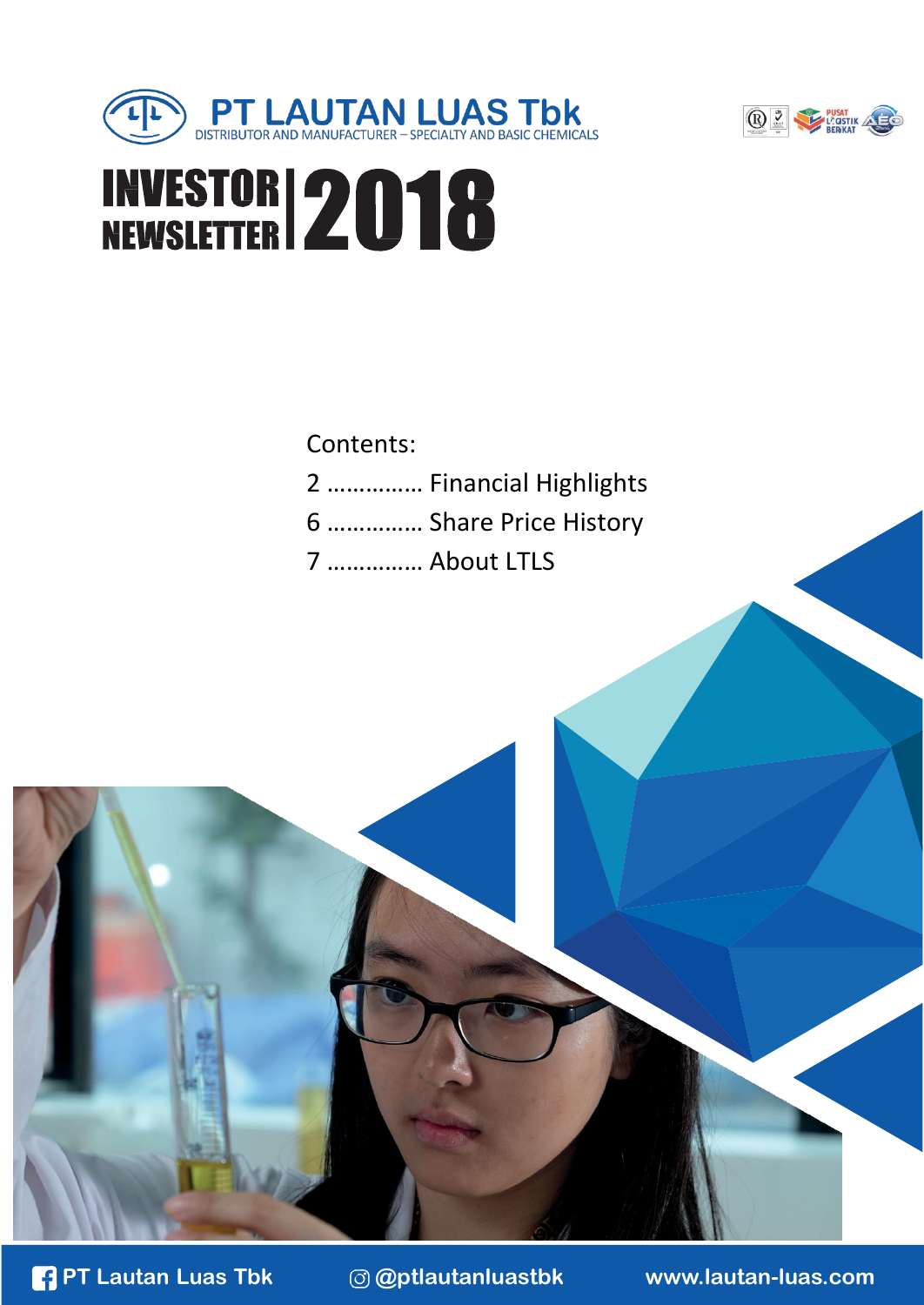2

## SUMMARY

**PT LAUTAN LUAS Tbk** (LTLS) is pleased to announce its 2018 results as follows:

LTLS's gain in net income during full year 2018 was IDR200 billion, or 33.33% above 2017. Higher earnings in current period was mainly driven by higher revenue and gross profit, lower operating expenses, as well as favourable results in earnings from investments in associates; partly offset by loss on foreign exchange and higher finance costs.

Revenue in 2018 was IDR7,076 billion, or 7.27% above 2017; which comprise of 48.01% from Distribution segment, 43.66% from Manufacturing segment, and the remaining 8.32% from our Support & Services segment. Revenue from Manufacturing segment increased by 20.02% in 2018, and has been the major contributor to the total revenue growth in current period. Almost all of our manufacturing units has shown a favourable revenue growth in 2018, with major revenue growth was generated by PT Lautan Natural Krimerindo – our creamer manufacturing facility, and PT Dunia Kimia Jaya – engages in industrial and specialty chemicals which has been showing a positive results postmerger with other subsidiaries in early 2017. Revenue from Support & Services segment – mainly comprised of supply chain services was slightly up by 3.53%, while revenue from Distribution segments was slightly down by 1.62% mainly due to lower contribution from our distribution unit in overseas.

Our gross margin has been relatively stable at 18.22% in 2018 versus 18.29% in 2017, mainly driven by higher gross margin from our Distribution segment reflecting improvement in the product and customer portfolio. While lower gross margin from Manufacturing and Support & Services segment was partly to grow market shares.

Operating income increased from IDR366 billion in 2017 to IDR438 billion in 2018, in line with the improvement in gross profit (+6.79%) and lower operating expenses (2.44%); partly offset by higher other operating expenses due to loss on foreign exchanges. While EBITDA in 2018 has reached IDR694 billion, or up by 25.50% compared to the same period last year of IDR553 billion.

From financial position view, net interest bearing debt to equity improved from 1.29x to 1.14x yoy, current ratio slightly down from 0.98x to 0.95x yoy, while working capital was stable at 64 days.

In summary, our current performance has translated to an increase in earning per-share from IDR99/share in 2017 to IDR131/share in 2018, with book value per-share at IDR1,225/share as end of December 2018.

For a more comprehensive analysis of the 2018 performance, our audited report is available on company website [\(www.lautan-luas.com\)](http://www.lautan-luas.com/). While our Annual report will be released in end of April 2019.

As an additional information, our Annual general shareholders meeting will be held on May 16<sup>th</sup> 2019,<br>where we will announce our performance including dividend distribution as in accordance to our<br>internal policy. Also, a As an additional information, our Annual general shareholders meeting will be held on May  $16<sup>th</sup>$  2019, where we will announce our performance including dividend distribution as in accordance to our internal policy. Also, analyst meeting event to further discuss 1Q2019 performance will be held on May 16<sup>th</sup> 2019.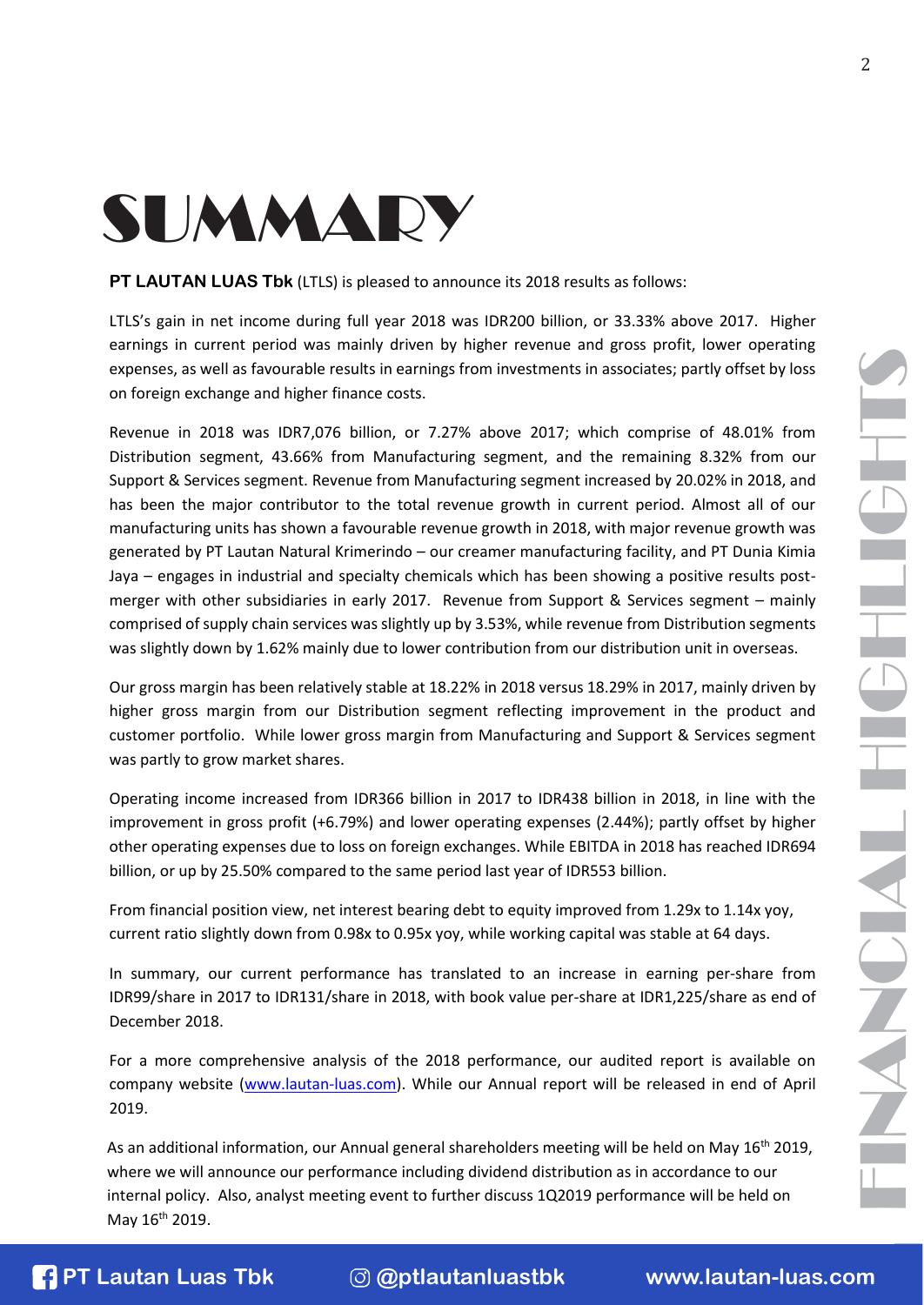### CONSOLIDATED INCOME STATEMENT

| in Billion IDR                                                     | <b>FY18</b> | <b>FY17</b> | YoY%   | <b>4Q18</b> | <b>3Q18</b> | QoQ%     |
|--------------------------------------------------------------------|-------------|-------------|--------|-------------|-------------|----------|
| Revenue                                                            | 7,076       | 6,597       | 7.27   | 1,783       | 1,935       | (7.86)   |
| <b>Gross Profit</b>                                                | 1,289       | 1,207       | 6.79   | 333         | 349         | (4.58)   |
| <b>Gross Profit Margin</b>                                         | 18.22%      | 18.29%      | (0.07) | 18.68%      | 18.04%      | 0.64     |
| Selling, general and administrative<br>expenses                    | (839)       | (860)       | (2.44) | (211)       | (217)       | (2.76)   |
| <b>Forex Gain (Loss)</b>                                           | (37)        | 0           | 0      | 11          | (18)        | (161.11) |
| <b>Other Income (Expenses)</b>                                     | 25          | 19          | 31.58  | 26          | (4)         | (750)    |
| Operating Income                                                   | 438         | 366         | 19.67  | 159         | 110         | 44.55    |
| <b>Operating Income Margin</b>                                     | 6.19%       | 5.55%       | 0.64   | 8.91%       | 5.68%       | 3.23     |
| <b>Profit Before Income Tax</b>                                    | 305         | 252         | 21.03  | 125         | 81          | 54.32    |
| <b>Total Comprehensive Income</b>                                  | 316         | 242         | 30.58  | 121         | 16          | 656.25   |
| Profit for The Year Attributable to Owners of<br>the Parent Entity | 200         | 150         | 33.33  | 83          | 53          | 56.60    |
| <b>Net Margin</b>                                                  | 2.83%       | 2.27%       | 0.56   | 4.66%       | 2.74%       | 1.92     |
| EBITDA*                                                            | 694         | 553         | 25.50  | 204         | 186         | 9.68     |
| USD : IDR Exchange Rate                                            |             |             |        |             |             |          |
| Average Rate**                                                     | 14,237      | 13,381      |        | 14,791      | 14,614      |          |
| <b>Ending Rate</b>                                                 | 14,481      | 13,548      |        | 14,481      | 14,929      |          |

\* EBITDA does not include foreign exchange gains or losses for the relevant period

\*\* Average Rate is defined as the average closing rate at the end of each day for the relevant period

**PT Lautan Luas Tbk @ptlautanluastbk [www.lautan-luas.com](http://www.lautan-luas.com/)** FI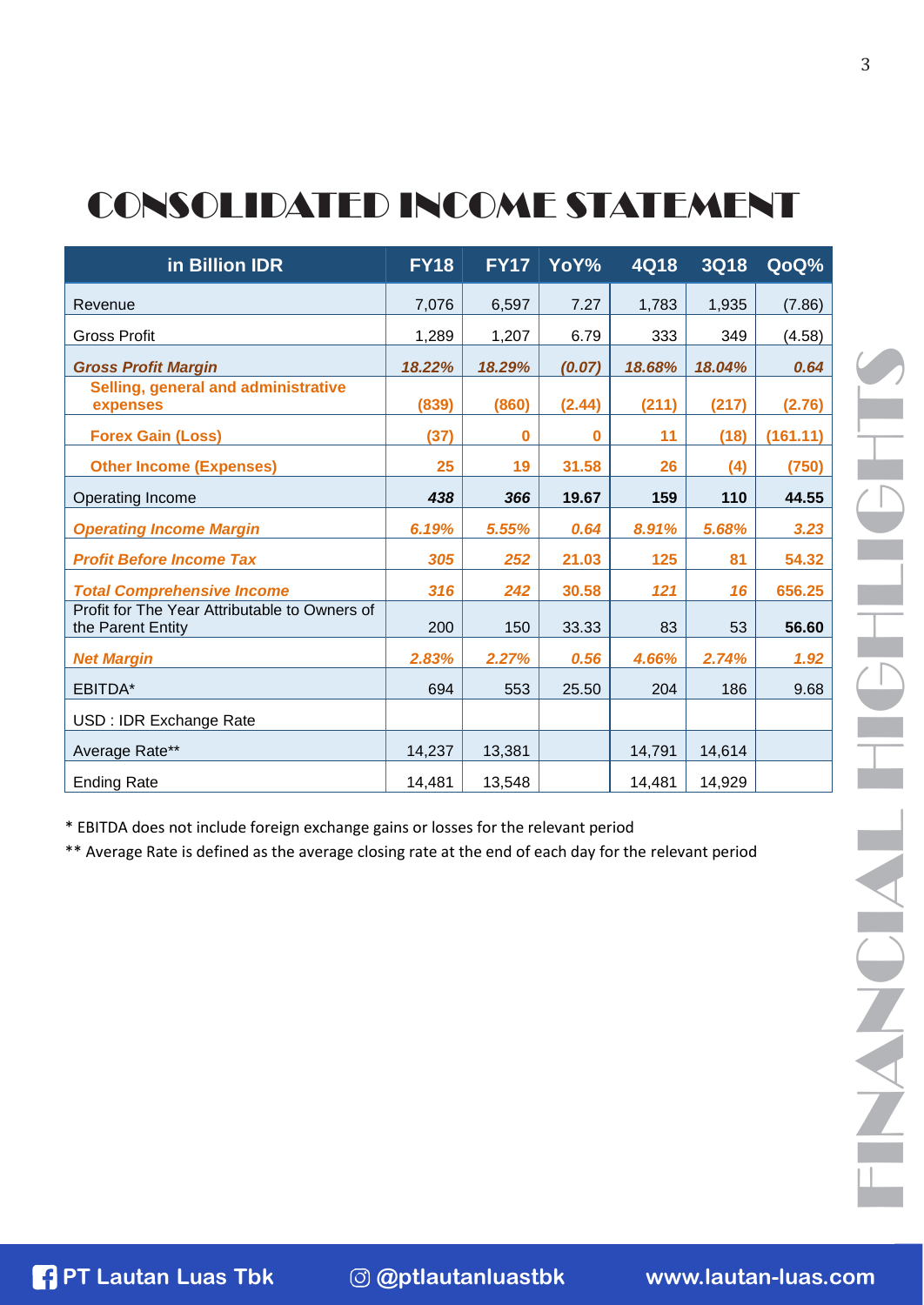#### CONSOLIDATED BALANCE SHEET

| in Billion IDR               | As of<br>$31 - Dec-$<br>2018 | As of 31-<br>Dec-<br>2017 | YoY%    | As of 31-<br>Dec-<br>2018 | As of 30-<br>Sept-<br>2018 | QoQ%    |
|------------------------------|------------------------------|---------------------------|---------|---------------------------|----------------------------|---------|
| Cash & Equivalent            | 144                          | 125                       | 15.20   | 144                       | 104                        | 38.46   |
| Short Term Investments - net | 17                           | 11                        | 54.55   | 17                        | 14                         | 21.43   |
| <b>Trade Receivables</b>     | 1,210                        | 1,333                     | (9.23)  | 1,210                     | 1,639                      | (26.17) |
| Inventories                  | 1,287                        | 885                       | 45.42   | 1,287                     | 1,016                      | 26.67   |
| <b>Others</b>                | 185                          | 224                       | (17.41) | 185                       | 305                        | (39.34) |
| <b>Current Assets</b>        | 2,843                        | 2,578                     | 10.28   | 2,843                     | 3,078                      | (7.63)  |
| <b>Fixed Assets</b>          | 1,902                        | 1,953                     | (2.61)  | 1,902                     | 1,977                      | (3.79)  |
| <b>Others</b>                | 1,574                        | 1,238                     | 27.14   | 1,574                     | 1,237                      | 27.24   |
| <b>Non-Current Assets</b>    | 3,476                        | 3,191                     | 8.93    | 3,476                     | 3,214                      | 8.15    |
| <b>Total Assets</b>          | 6,318                        | 5,769                     | 9.52    | 6,318                     | 6,292                      | 0.41    |

| in Billion IDR                        | As of<br>31-Dec-<br>2018              | As of 31-<br>Dec-<br>2017 | YoY%    | As of 31-<br>Dec-<br>2018 | As of 30-<br>Sept-<br>2018 | QoQ%    |  |
|---------------------------------------|---------------------------------------|---------------------------|---------|---------------------------|----------------------------|---------|--|
| <b>Bank Borrowings</b>                | 1,544                                 | 716                       | 115.64  | 1,544                     | 1,424                      | 8.43    |  |
| <b>Trade Payables</b>                 | 1,247                                 | 1,001                     | 24.58   | 1,247                     | 1,325                      | (5.89)  |  |
| Leasing / Bank                        | 36                                    | 778                       | (95.37) | 36                        | 36                         | 0       |  |
| Others                                | 160                                   | 143                       | 11.89   | 160                       | 214                        | (25.23) |  |
| <b>Current Liabilities</b>            | 2,987                                 | 2,638                     | 13.23   | 2,987                     | 2,999                      | (0.40)  |  |
| Bond/Leasing/Bank                     | 997                                   | 1,038                     | (3.95)  | 997                       | 1,028                      | (3.02)  |  |
| <b>Others</b>                         | 209                                   | 222                       | (5.86)  | 209                       | 243                        | (13.99) |  |
| <b>Non-Current Liabilities</b>        | 1,206                                 | 1,260                     | (4.29)  | 1,206                     | 1,271                      | (5.11)  |  |
| <b>Equity</b>                         | 2,125                                 | 1,871                     | 13.58   | 2,125                     | 2,022                      | 5.09    |  |
| <b>Total Liabilities &amp; Equity</b> | 6,318                                 | 5,769                     | 9.52    | 6,318                     | 6,292                      | 0.41    |  |
|                                       |                                       |                           |         |                           |                            |         |  |
|                                       |                                       |                           |         |                           |                            |         |  |
| <b>PT Lautan Luas Tbk</b>             | <b><i><b>@ptlautanluastbk</b></i></b> |                           |         |                           | www.lautan-luas.com        |         |  |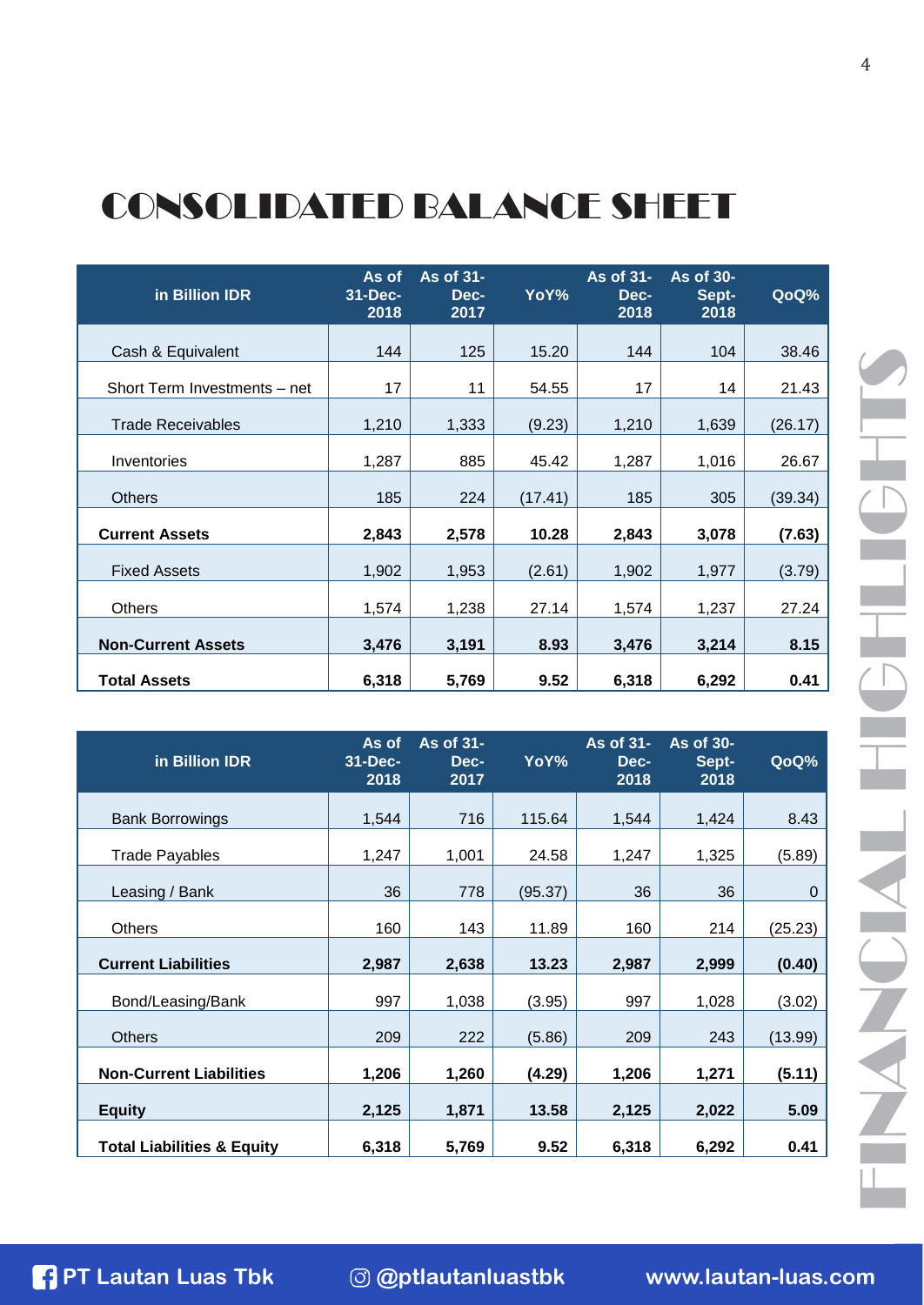#### WORKING CAPITAL CYCLE

| in Billion IDR                 | 2018  | 2017  | 2016  | 2015  | 2014  |
|--------------------------------|-------|-------|-------|-------|-------|
| Trade Receivables (T/R)        | 1,210 | 1,333 | 1,488 | 1,333 | 1,127 |
| <b>T/R Days</b>                | 62    | 73    | 83    | 74    | 69    |
| Inventories                    | 1,287 | 885   | 778   | 900   | 897   |
| <b>Inventory Days</b>          | 80    | 59    | 53    | 60    | 66    |
| Trade Payables (T/P)           | 1,247 | 1,001 | 1,249 | 1,146 | 1,027 |
| T/P Days                       | 78    | 67    | 85    | 77    | 76    |
| <b>Working Capital - Trade</b> | 1,250 | 1,217 | 1,017 | 1,087 | 997   |
| $(T/R + Inv - T/P)$ days       | 64    | 65    | 51    | 57    | 59    |

### KEY PERFORMANCE RATIOS

|                               | 2018  | 2017  | 2016   | 2015  | 2014  |
|-------------------------------|-------|-------|--------|-------|-------|
| Asset Growth (%)              | 9.52  | 1.96  | 4.91   | 15.37 | 3.02  |
| Revenue Growth (%)            | 7.27  | 2.47  | (0.43) | 9.81  | 2.67  |
| Gross Margin (%)              | 18.22 | 18.29 | 17.90  | 16.77 | 17.31 |
| Operating Margin (%)          | 6.19  | 5.55  | 5.31   | 5.04  | 7.10  |
| EBITDA */Net Int. Exp. ** (X) | 3.59  | 3.68  | 3.10   | 2.25  | 4.24  |
| Net Debt ***/Equity (X)       | 1.14  | 1.29  | 1.38   | 1.34  | 1.03  |
| Net Debt ***/EBITDA* (X)      | 3.50  | 4.36  | 4.99   | 5.32  | 3.04  |
| Current Ratio (X)             | 0.95  | 0.98  | 0.98   | 0.97  | 1.20  |

\* EBITDA does not include foreign exchange gains or losses for the relevant period

\*\* Net Interest Expense is defined as Interest Expense less Interest Income

Net Debt is defined as Total Interest Bearing Loans less Cash & Cash Equivalents

**PT Lautan Luas Tbk @@ptlautanluastbk [www.lautan-luas.com](http://www.lautan-luas.com/)**<br> **PT Lautan Luas Tbk @@ptlautanluastbk www.lautan-luas.com** \*\*\*\* The Current Ratio includes the Company's Bond III/2008 obligations which matured in March 2013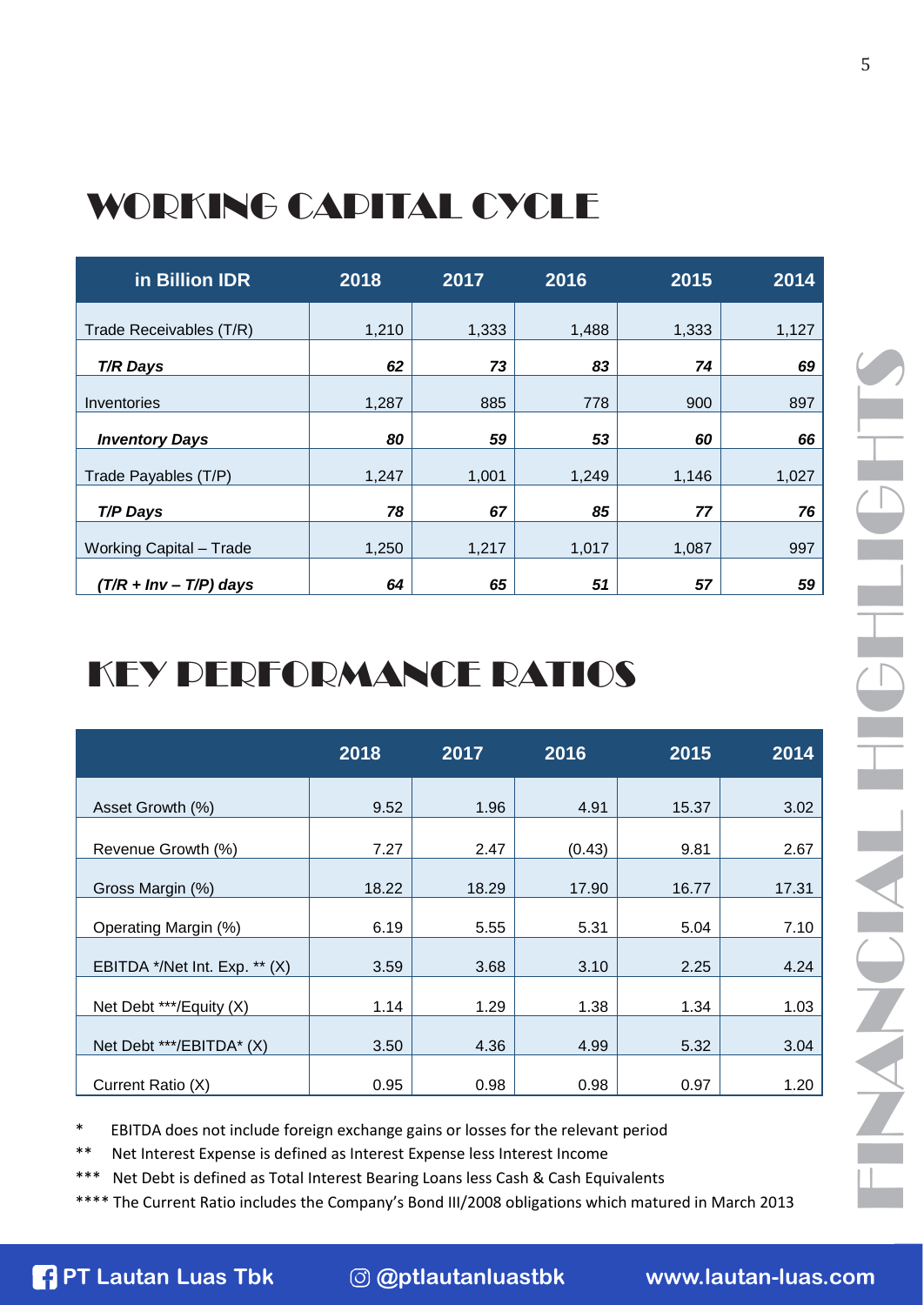#### SHARE PRICE HISTORY



| Share(millions)            | <b>1,500</b> |
|----------------------------|--------------|
| Price in 2018, Dec 28 (Rp) | 615          |
| Price / Earning (x)        | 4.69         |
| Dividend Yield (%)         | 4.88         |
| ROE (%)                    | 9.43         |
| 52wk High (Rp)             | 615          |
| 52wk Low (Rp)              | 482          |
| EPS (Rp)                   | 131          |
|                            |              |

*\* Include 23,338,000 treasury stocks* 

*\* Annualized*

**PT Lautan Luas Tbk @ptlautanluastbk [www.lautan-luas.com](http://www.lautan-luas.com/)**